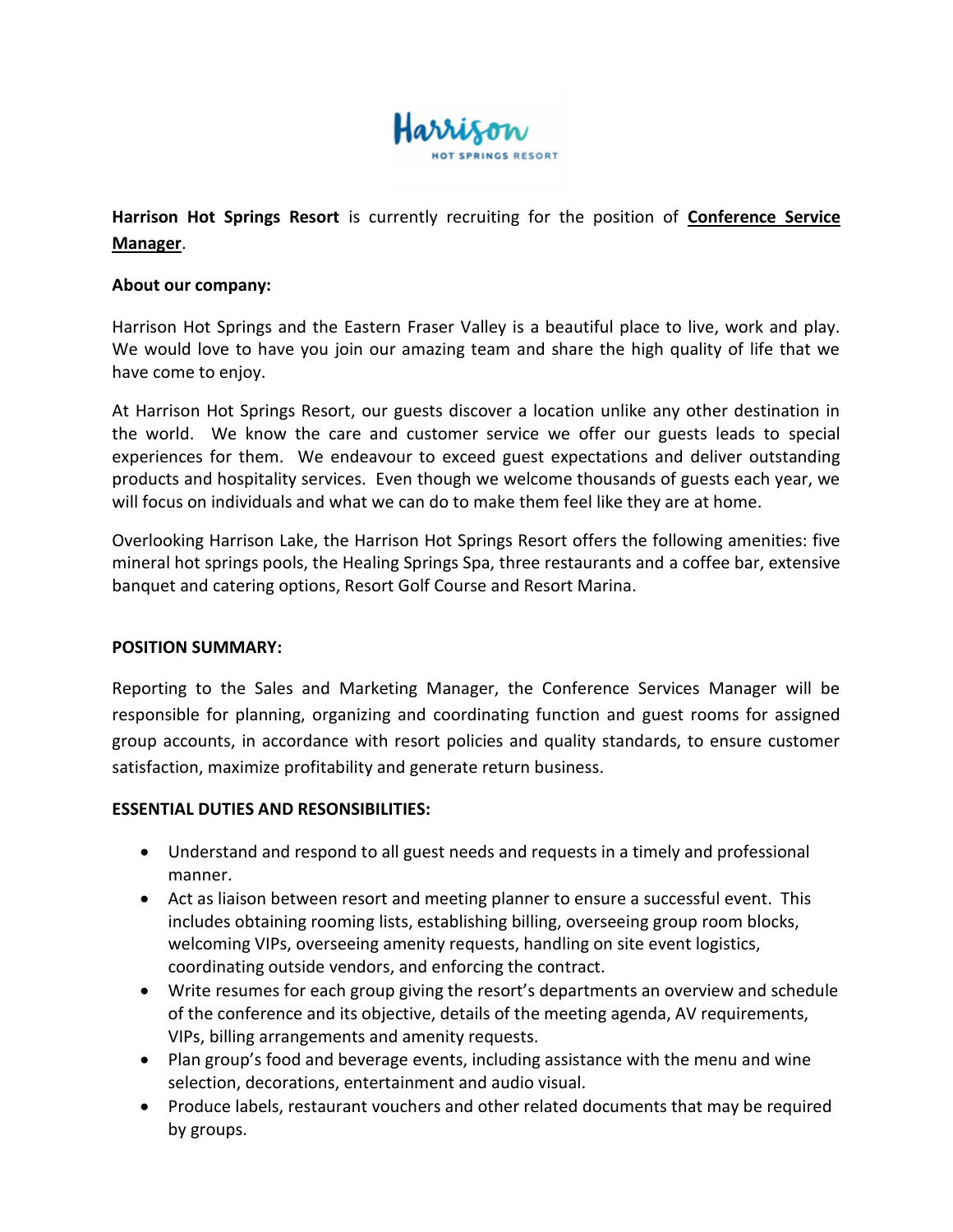- Create and execute accurate banquet event orders (BEOs) that include detailed information on the agenda, menu items, room stet up, and billing arrangements.
- Meet the client upon arrival and conduct pre conference review, including the introduction to Department Heads, overview of events, and guest arrival details.
- Communicate last minute changes in group functions to resort staff, and ensure accurate and satisfactory follow up.
- Conduct post conference review with the clients including the presentation of banquet checks when applicable.
- Review all bills that are sent to the client, ensuring they are accurate and timely in order to maximize return business. Compile and cancellation/attrition charges for the group. Send thank you notes and meeting critiques with every bill, and ensure any feedback is communicated and responded to according to resort guidelines.
- Attend daily, weekly and monthly meetings as directed.
- Manage and maintain Delhi.fcd client information and reports accurately. Ensure traces are followed up on in a timely fashion.
- Maintain the professional standard of the resort as set forth by the resort and participate in special projects.
- Check the reader board information and weekly events listing for accuracy.
- Ability to handle stress resulting from daily guest interactions (internal and external), budgetary, and time constraints.
- Follow up and process client deposits.
- Produce floor plans for events.
- Perform all other job related duties as required.

## **SKILLS, KNOWLEDGE, EXPERIENCE AND QUALIFICATIONS**:

- Hospitality degree or equivalent; or three (3) years related experience and/or training; or equivalent combination of education and experience.
- Proficient in Microsoft Office and Delphi.
- Strong attention to detail; mature, professional interaction with employees, guests and business contacts.
- Ability to plan and execute events with a strong sense of detail.
- Professional and effective communication and interpersonal skills.
- Ability to work independently, make good decision, prioritize work, handle multiple tasks at the same time, and effectively under pressure.
- Must be able to deal with issues arising from guest complaints (internal and external) in a timely manner using problem solving, de-escalating techniques and make judgement decisions.
- Ensure accurate records are maintained.
- Well organized, self-motivated, and able to interpret and communicate resort policies and culture to clients.
- Able to issue and follow up on tasks and projects issued to other responsible department and individuals.
- Comprehensive Food and Beverage knowledge.
- Ability to read, analyze and interpret general business reports.
- Ability to write reports, business correspondence and procedural manuals.